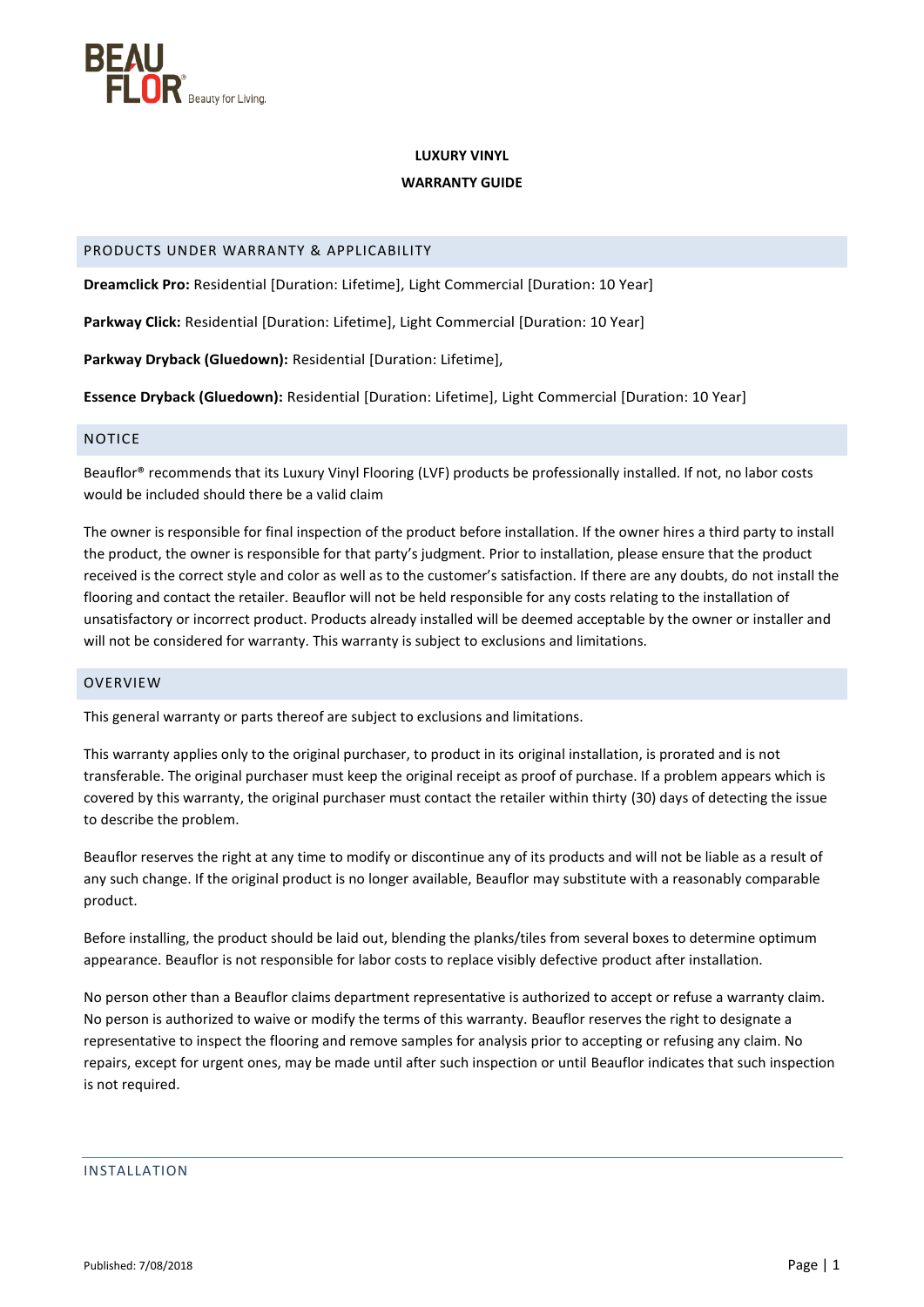This limited warranty covers products and reasonable labor costs (as determined by Beauflor, at its sole discretion) provided a professional installer was used and paid when the product was originally installed, and provided further that such product was installed in accordance with Beauflor installation instructions using Beauflor installation sundries. These instructions can be obtained by contacting the retailer or by visiting Beauflor's website at www.beauflor.us.

### REPLACEMENT AND REPAIR

Beauflor reserves the right to repair any product or use its own installer to replace it. If Beauflor repairs or replaces a product as a result of a warranty claim, the consumer is required to remove, store and replace all fixtures, furnishings and any items placed over the affected areas subsequent to the original installation. These costs are the consumer's responsibility. Beauflor recommends that appropriate replacement stock of the product be kept if needed for future repair or replacement.

If a defect covered by this warranty appears during the warranty period, Beauflor will, at its sole discretion, repair or replace the defective product according to the proration chart found in this document. The replacement product is warranted for the remainder of the original warranty period.

# WARRANTY COVERAGE

#### RESIDENTIAL

Residential warranties only apply to products intended for installation in non-commercial, owner-occupied, residential premises (single-family homes, condominiums, townhouses, etc.). Residential rental units fall under the commercial warranty only.

- 1. **MANUFACTURING DEFECTS** Beauflor warrants to the original purchaser that, if properly installed, the product will remain free of manufacturing defects for the indicated period of time specified in this document, starting from the date of the original purchase. The product is manufactured according to the floor covering industry's standards and tolerances in quality variation. This warranty is subject to exclusions and limitations.
- 2. **WEAR, STAIN AND FADE** Beauflor warrants to the original purchaser that, if properly installed and maintained, the product will not wear, stain or fade from normal household use for the indicated period of time specified in this document, starting from the date of the original purchase. This warranty is subject to exclusions and limitations.
	- a. **Definitions**:
		- i. "Wear" must be through the wear layer to the degree that the printed pattern is altered over an area greater than 2 square inches. Loss of Gloss or texture is not considered wear.
		- ii. "Fade" must be to the degree that the flooring is permanently discolored. Fading due to exposure, direct or indirect, to sunlight is excluded.
		- iii. "Stain" is defined as a permanent change in color of the surface of the product caused by food, beverages, and recommended cleaners as indicated in Beauflor's care and maintenance guide
		- iv. "Normal Household Use" are common daily activities in the home.
- 3. **WATERPROOF** Beauflor warrants to the original purchaser that, if properly installed and maintained, the product will remain waterproof, for the indicated period time as specified in the "Applicability" section of this document, starting from the date of the original purchase and its structural integrity will not be significantly diminished by topical exposure to water. The product's integrity will not be affected by moisture. However, it is probable that mold or mildew growth can occur when excessive moisture flows over the edge of the flooring surface onto the subfloor or into other surrounding structures/building materials or where there is standing water. The product is not a moisture barrier.

This limited warranty excludes damage from mold and mildew growth due to prolonged exposure to moisture, damage to surrounding structures such as, but not limited to, subfloors, walls, fixtures, furniture,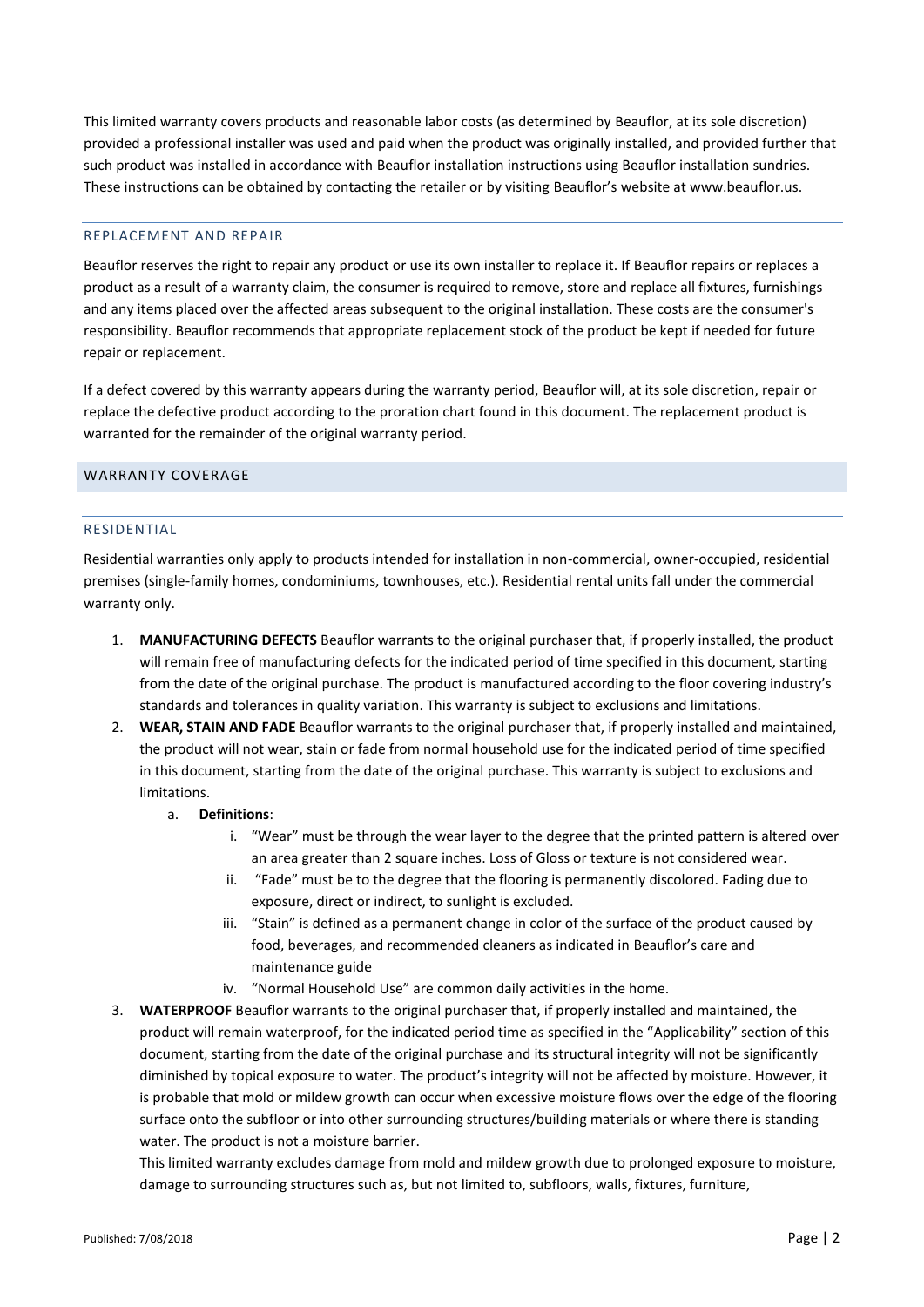underlayment, trims or subfloor heating systems. This limited warranty does not apply to damage caused by water or moisture in the subfloor or underneath the flooring including, but not limited to, damage from subfloor hydrostatic pressure or other conditions that result in water or moisture under the floor. This warranty is subject to exclusions and limitations.

# LIGHT COMMERCIAL

Light Commercial warranties apply to dry, commercial areas that experience foot traffic only (no rolling loads).

- 1. **MANUFACTURING DEFECTS** Beauflor warrants to the original purchaser that, if properly installed, the product will remain free of manufacturing defects for the indicated period of time specified in this document, starting from the date of the original purchase. The product is manufactured according to the floor covering industry's standards and tolerances in quality variation. This warranty is subject to exclusions and limitations.
- 2. **WEAR** Beauflor warrants to the original purchaser that, if properly installed and maintained, the product will not wear, stain or fade from normal use for the indicated period time as specified in the "Applicability" section of this document, starting from the date of the original purchase. This warranty is subject to exclusions and limitations.
	- a. Definitions:
		- i. "Wear" must be through the wear layer to the degree that the printed pattern is altered over an area greater than 2 square inches. Loss of Gloss or texture is not considered wear.

### LIMITATIONS, TERMS AND CONDITIONS

For any questions regarding the warranty information, the consumer may contact the retailer. The following limitations, terms and conditions apply to this warranty:

- 1. **Installation**. Failure to follow the provided installation instructions may void the warranty. Damage resulting from improper storage, handling or installation is not covered by this warranty as well as damage resulting from poor or defective workmanship. The products must never be installed outdoors. Cabinets or kitchen islands must not be installed on floating floors.
- 2. **Visible defects**. Before and during installation, the product must be inspected under sufficient lighting to detect any visible defects. Under no circumstance should defective products be installed. Beauflor will not be held liable for labor costs related to the removal of these defective products. Any defective product must be put aside and the retailer must be informed in writing within thirty (30) days, after which no further claim will be accepted. Beauflor reserves the right to refuse a claim if the percentage of the defective product is less than 5% of total install. Color and gloss variations resulting from adding products to an existing installation are not covered by this warranty.
- 3. **Abnormal use**. This warranty does not cover products that have been put through abnormal use or conditions or abused in any way. This includes, but is not limited to, damage from falling objects, damage caused by dragging objects or furniture, neglect, high heel shoes, pebbles or abrasive materials, and improper maintenance. To prevent such damage, any spill should be wiped up immediately, pet's nails should be kept trimmed, floor protectors should be installed under the legs of the furniture, and suitable mats should be used at all entryways.
- 4. **Accidents and natural disasters**. This warranty does not cover any accidental damage to the product or any natural disasters that may damage the flooring. This includes, but is not limited to, damage from fire and smoke, floods, earthquakes, storms, broken pipes or any other plumbing related failures.
- 5. **Climate**. This warranty does not cover damage to the product resulting from exposure to extreme heat or cold nor from extremely humid or dry conditions. Exposure to such conditions will void this warranty. Temperature levels must be maintained between 55 °F and 85 °F (12.8 °C and 29.4 °C) at all times. Flooring must be protected from direct sunlight exposure. Beauflor recommends using UV protective film, blinds or curtains in all windows that provide direct sunlight to ensure that the products are not overheated. Floor coverings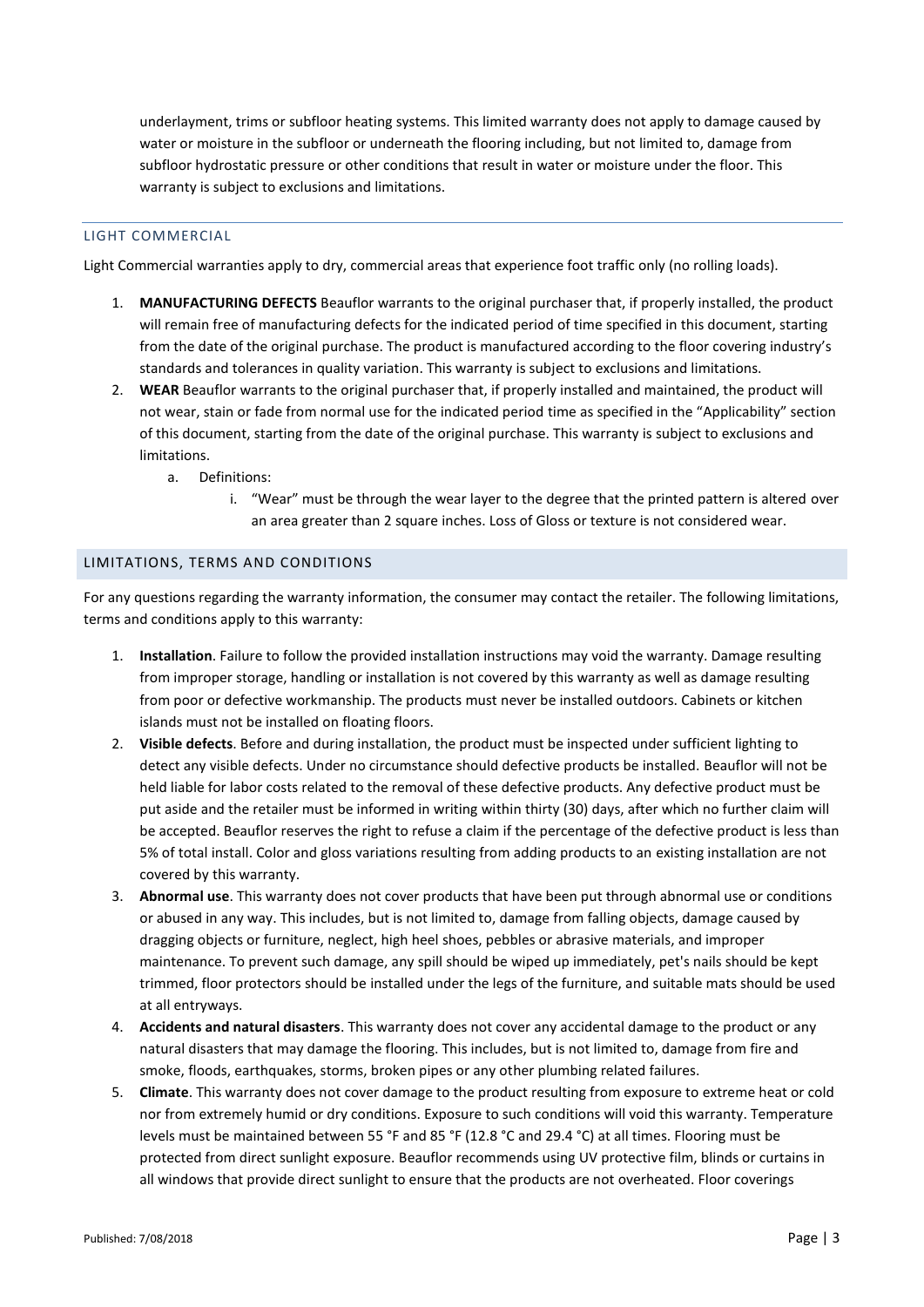exposed to excessive heat are subject to thermal expansion which may lead to buckling or peaking. Beauflor will not be held liable for any claims or damages arising out of or related to the failure of the installation when the flooring is exposed to direct sunlight

- 6. **Subfloor and underlayment**. Problems resulting from improper subfloors or underlayment may void this warranty. Damages or noise (squeaking) resulting from excessive subfloor deflection, improper joist assembly, irregular subfloor or subfloors with voids are not covered by this warranty. This warranty does not cover damage from water or moisture trapped underneath the floor. Humidity tests on wooden and concrete subfloors must be undertaken before installing the product. The maximum allowable humidity level for a wooden subfloor is 14% using a proper moisture meter. Concrete subfloors shall have a minimum compressive strength of 3500 psi. Moisture vapor emission rate should not exceed 5 lb/1000 sq. ft. (2.27 kg/92.9 sq. m)/24 hours per ASTM F1869. When using the ASTM F2170 test method, the internal relative humidity should not exceed 80%, and the pH level should be between 7 and 9.
- 7. **Care and maintenance**. Failure to properly maintain and care for the product may result in voiding this warranty. Cleaning with inappropriate cleaners will void this warranty. The product must never be waxed nor polished. Surface scratches are not covered by this warranty.
- 8. **Second quality and clear-outs**. Only first quality goods are covered by this warranty. Product sold as second quality or as part of a promotion is considered sold "AS IS" and is not covered by this warranty

#### WARRANTY PRORATION

Unless otherwise noted, all warranties are prorated.

|             | Lifetime | 30 Year  | 25 Year  | 15 Year                  | 10 Year                               | 5 Year                   |
|-------------|----------|----------|----------|--------------------------|---------------------------------------|--------------------------|
|             | Limited  | Limited  | Limited  | Limited                  | Limited                               | Limited                  |
|             | Coverage | Coverage | Coverage | Coverage                 | Coverage                              | Coverage                 |
| Year: $1-5$ | 100%     | 100%     | 100%     | 100%                     | 100%                                  | 100%                     |
| Year: 6-10  | 75%      | 75%      | 75%      | 50%                      | 50%                                   | $- -$                    |
| Year: 11-15 | 50%      | 50%      | 40%      | 25%                      | $-$                                   | $- -$                    |
| Year: 16-20 | 35%      | 25%      | 20%      | $\hspace{0.05cm} \ldots$ | $- -$                                 | $\overline{\phantom{m}}$ |
| Year: 21-25 | 25%      | 10%      | 10%      | $\hspace{0.05cm} \ldots$ | $\hspace{0.05cm}$ – $\hspace{0.05cm}$ | $- -$                    |
| Year: 26-30 | 10%      | 5%       | --       | $\hspace{0.05cm} \ldots$ | $- -$                                 | $- -$                    |
| Year: $31+$ | 5%       | $- -$    | $- -$    | $\hspace{0.05cm} \ldots$ | $- -$                                 | $\overline{\phantom{m}}$ |

#### LIMITATION OF IMPLIED WARRANTY

TO THE EXTENT PERMITTED BY LAW, ALL WARRANTIES (EXPRESSED OR IMPLIED) OTHER THAN OUR LIMITED WARRANTIES ARE DISCLAIMED, INCLUDING ANY WARRANTY OF MERCHANTABILITY OR FITNESS FOR A PARTICULAR PURPOSE INCLUDING ACTS OF GOD/FORCE MAJEURE, ACTS OF TERRORISM, DAMAGE CAUSED BY VERMIN, INSECT INFESTATION, FIRE, FLOOD OR ANY OTHER ACT OR CIRCUMSTANCE BEYOND REASONABLE CONTROL.

IF ANY IMPLIED WARRANTY ARISES UNDER STATE LAW, ANY AND ALL IMPLIED WARRANTIES (INCLUDING ANY WARRANTY OF MERCHANTABILITY AND FITNESS FOR A PARTICULAR PURPOSE) ARE LIMITED IN DURATION TO THE DURATION OF THIS WRITTEN WARRANTY, TO THE EXTENT ALLOWED BY LAW. BEAUFLOR EXCLUDES ANY LIABILITY FOR LOST PROFITS, INCONVENIENCE, OR ANY OTHER INDIRECT, SPECIAL OR CONSEQUENTIAL DAMAGES. REPLACEMENT OF AFFECTED FLOORING WITH SIMILAR STYLE AND COLOR IS THE FULL EXTENT OF BEAUFLOR OBLIGATION UNDER OUR LIMITED WARRANTIES.

IN NO EVENT SHALL BEAUFLOR BE LIABLE FOR INDIRECT, SPECIAL, CONSEQUENTIAL OR INCIDENTAL DAMAGES OF ANY KIND, NO MATTER THE CAUSE. SOME STATES DO NOT ALLOW LIMITATIONS OR DISCLAIMERS AS TO IMPLIED WARRANTIES, SO THE ABOVE LIMITATIONS OR DISCLAIMERS MAY NOT APPLY TO YOU. SOME STATES DO NOT ALLOW THE EXCLUSION OR LIMITATIONS OF INCIDENTAL OR CONSEQUENTIAL DAMAGES, SO THE ABOVE LIMITATIONS MAY NOT APPLY TO YOU. SOME STATES DO NOT ALLOW LIMITATIONS ON THE TIME AN IMPLIED WARRANTY LASTS, SO THE